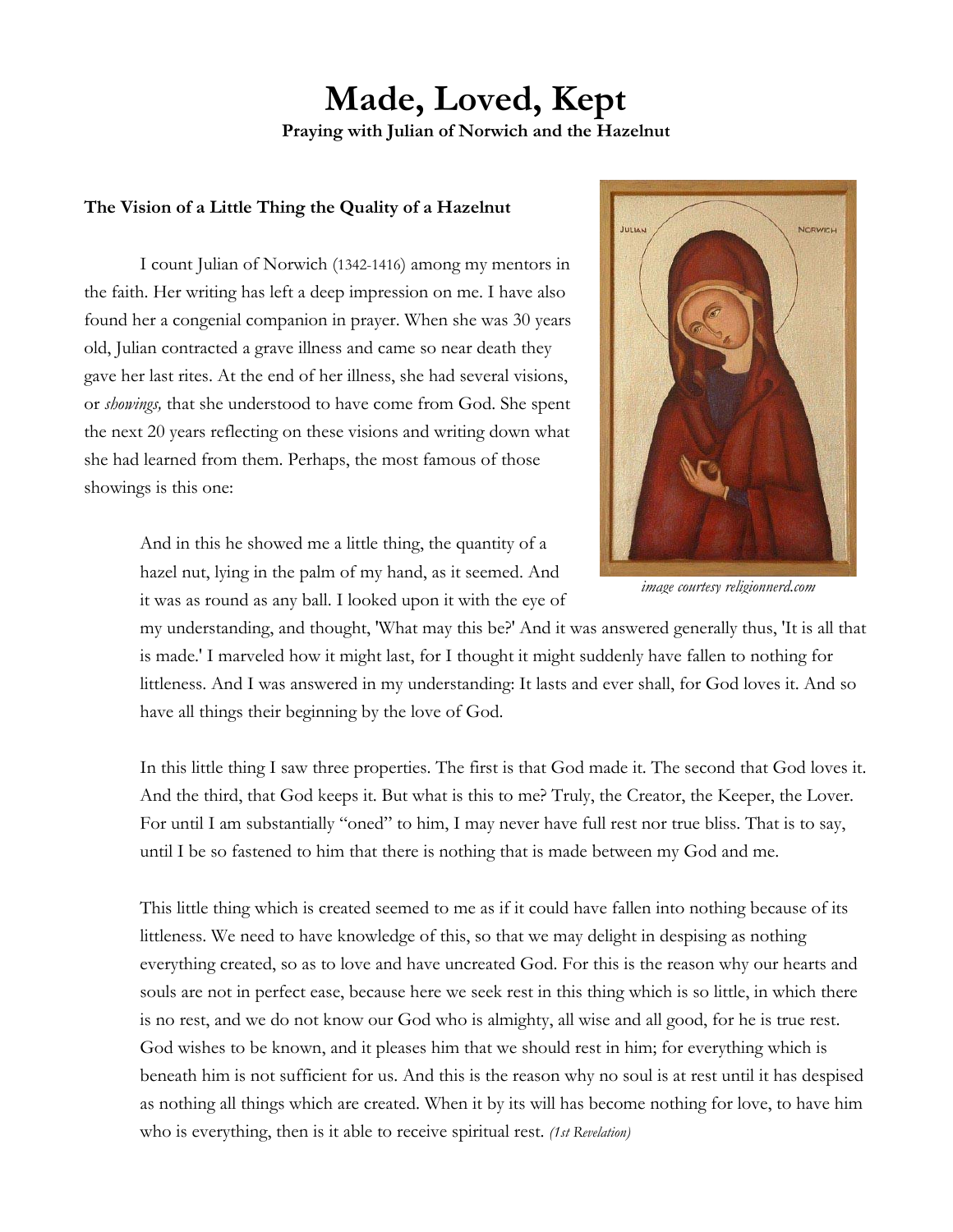

*image courtesy 1.bp.blogspot.com* 

Seeing the fragile thing in the palm of her hand, Julian wondered, "I was amazed that it could last, for I thought that because of its littleness it would suddenly have fallen into nothing." Julian had reason to wonder if the world she knew might fall into nothing. As a child she lived through the Black Death, the plague that decimated Europe from 1348 - 1351. Nearly half of the city of Norwich died in a three-year span! The resulting social and economic disruption are hard to fathom.

The plague returned, though less virulently, fifteen years later. Some have speculated that she might have been married and lost her husband and children in this later plague. Julian lived during the seemingly endless 'One Hundred Years War' between England and France. In 1381, there was a major Peasants' Revolt resulting from years of injustice and unfair taxes. The church was also in considerable disarray. In the year 1378, the Roman Catholic Church split in what came to be known as the Great Schism. For the next 68 years there were two popes (and for a short time, three!) claiming authority over the Catholic Church. This was bewildering and disillusioning to pious Christians. And, as noted above, Julian had herself nearly died from serious illness.

Much of this sounds very contemporary. The world we know often seems chaotic, confusing, and tenuous with similar troubles. We, too, have reason to wonder if the world we know might fall into nothing. And, often enough, our own lives seem so tenuous they might dissolve into nothing. It might be serious illness. It might be job or economic problems. It might be family or relationship difficulties. It might be doubts about faith or uncertainty about love or our competency or our worthiness. It might be specific or it might be a vague unease. Whatever the cause – fear, anxiety, uncertainty – life can seem quite uncertain and our hold on it unsure. Our hold on God can seem tenuous and unsure. Our hold on ourselves can seem tenuous and uncertain.

In spite of her own suffering, and for all that the world around her seemed in disarray, Julian's writings, while distinctly not 'Pollyannish," are full of joy and hope in the light of God's love demonstrated in Jesus Christ. She found her ease, not in grasping and clinging to the ephemeral littleness of created reality, but in uniting herself to the abiding love and joy of the uncreated God. I have found in her an invaluable, inspiring, and edifying witness to the Good News.

What follows are three invitations to reflect on aspects of Julian's vision and a proposal for an experiment in prayer.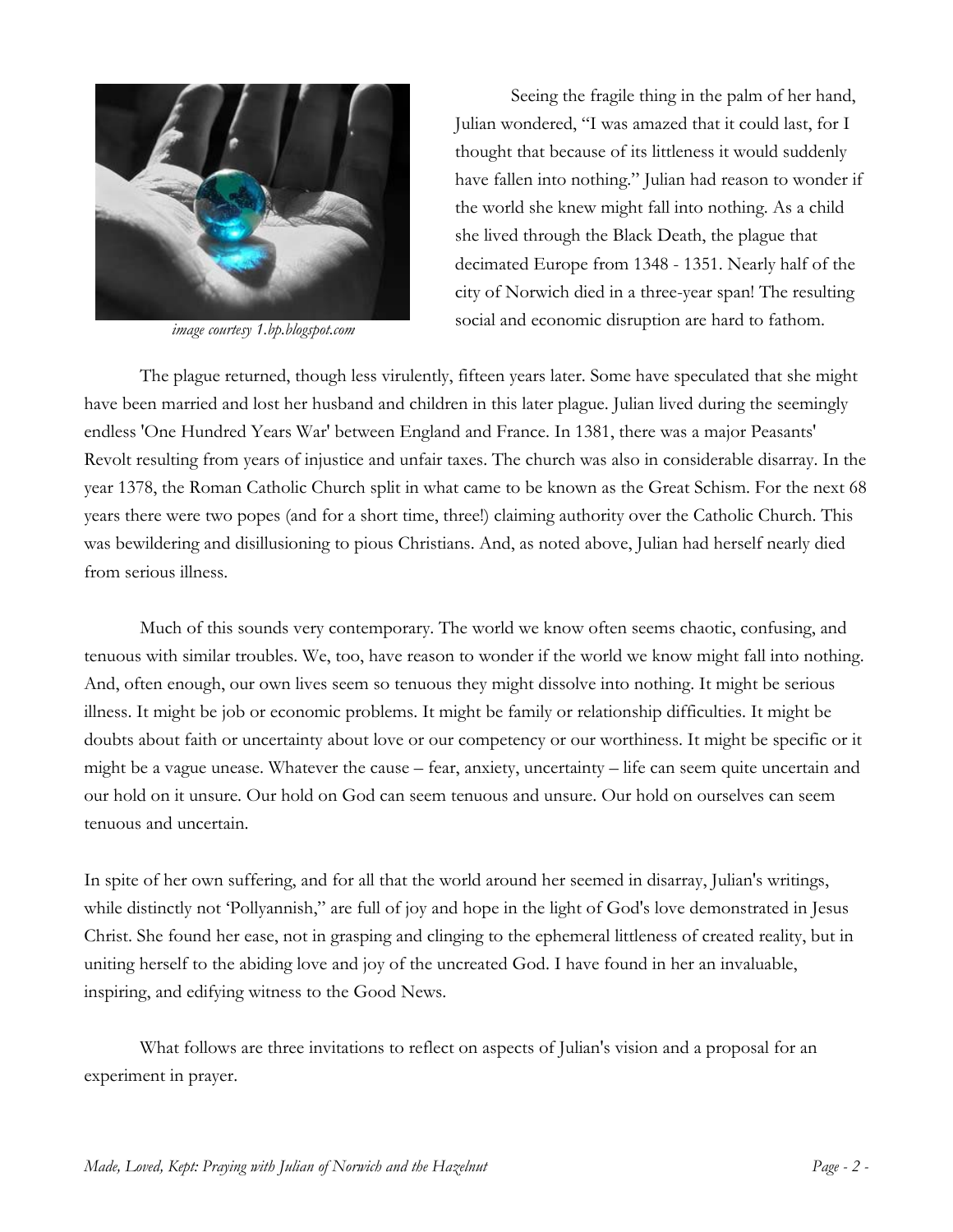# **Meditation 1: God made it**

Julian discerned three properties in her vision of the thing no bigger than a hazelnut representing all that is made: "In this little thing I saw three properties. The first is that God made it, the second is that God loves it, the third is that God keeps it."

Read the following passages from the Bible and from Julian. Sit quietly for several minutes meditating on what it means to believe that God made the whole universe – every galaxy, every atom. That God made this fragile earth our island home with all its beauty and strangeness. That God declares it all "very good." What does it mean to believe that God made you in the image of God's own self? That therefore you and every other person have infinite worth? You do not have to make yourself or prove your worthiness. You have already received the gift of being created in the image of God. Carry that around in your heart for a day.

### **From the Bible:**

- So God created humankind in his image, in the image of God he created them; male and female he created them. God blessed them, and God said to them, "Be fruitful and multiply, and fill the earth and subdue it; and have dominion over the fish of the sea and over the birds of the air and over every living thing that moves upon the earth." . . . God saw everything that he had made, and indeed, it was very good. And there was evening and there was morning, the sixth day. *(Genesis 1:27-31)*
- When I look at your heavens, the work of your fingers, the moon and the stars that you have established; what are human beings that you are mindful of them, mortals that you care for them? Yet you have made them a little lower than God, and crowned them with glory and honor. *(Psalm 8: 3-5)*
- I praise you because I am fearfully and wonderfully made; your works are wonderful, I know that full well. My frame was not hidden from you when I was made in the secret place. When I was woven together in the depths of the earth, your eyes saw my unformed body. *(Psalm 139: 14-16)*
- For everything created by God is good, and nothing is to be rejected, provided it is received with thanksgiving; *(1 Timothy 4:4)*

### **From Julian:**

- The blessed Trinity is always wholly pleased with all its work. *(Eleventh chapter, p. 199)*
- God rejoices in the creature and the creature in God, endlessly marveling, in which marveling he sees his God, his Lord, his Maker, so exalted, so great, and so good in comparison with him that the creature hardly seems anything to itself. But the brightness and clearness of truth and wisdom make him see and know that he is made for love, in which God endlessly protects him. *(Forty-fourth chapter, p. 256)*
- Greatly ought we to rejoice that God dwells in our soul; and more greatly ought we to rejoice that our soul dwells in God. Our soul is created to be God's dwelling place, and the dwelling of our souls is God, who is uncreated. It is a great understanding to see and know inwardly that God, who is our Creator, dwells in our soul, and it is a far greater understanding to see and know inwardly that our soul, which is created, dwells in God in substance, of which substance, though God, we are what we are. *(Fifty-fourth chapter,, p. 285)*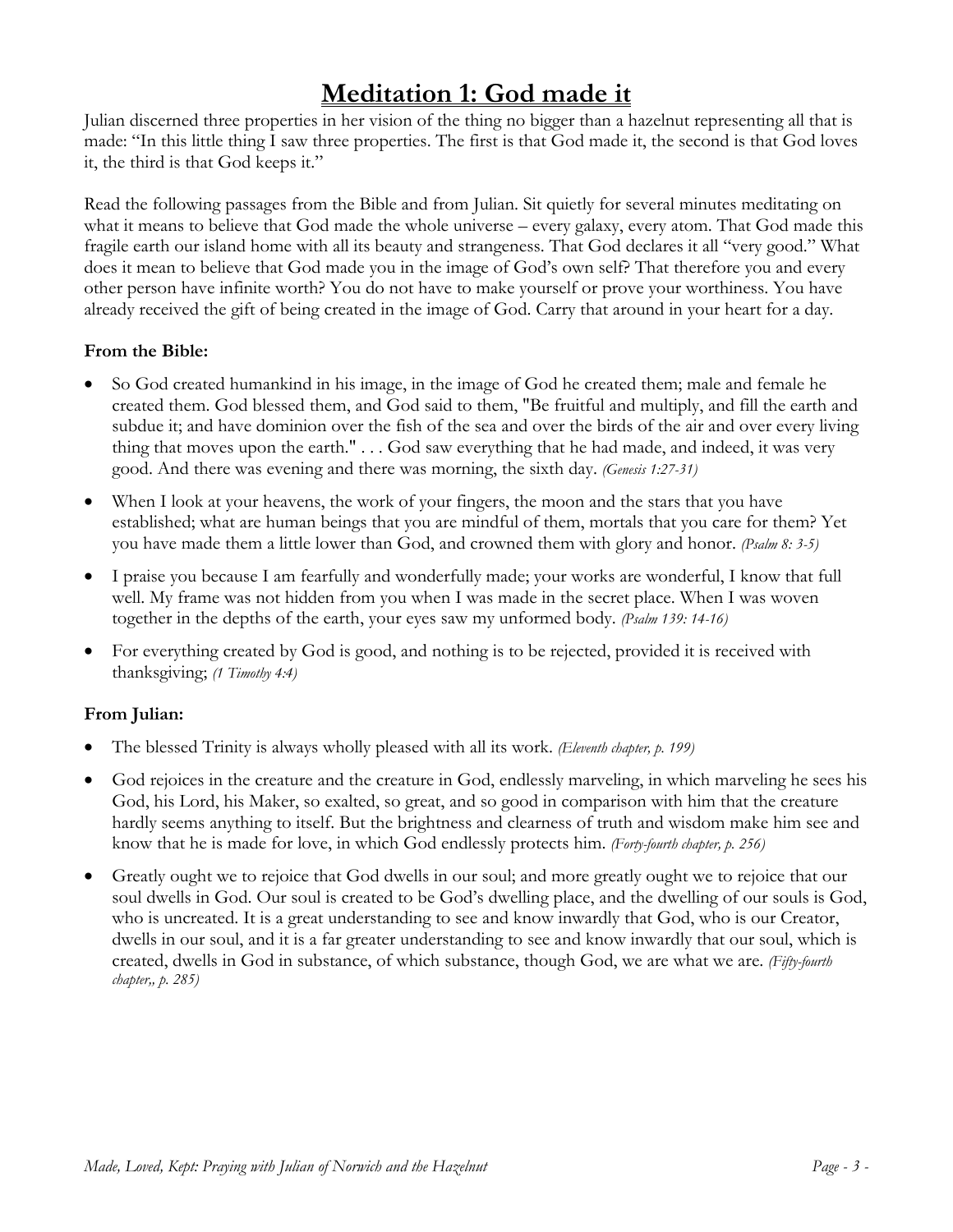# **Meditation 2: God loves it**

Julian discerned three properties in her vision of the thing no bigger than a hazelnut representing all that is made: "In this little thing I saw three properties. The first is that God made it, the second is that God loves it, the third is that God keeps it."

Read the following passages from the Bible and from Julian. Sit quietly for several minutes meditating on what it means to believe that God loves what he has made. God delights in everything in the universe – from supernovae to subatomic particles, from humpback whales to banana slugs. What does it mean to believe that God loves and delights in every single human being? What does it mean to believe that God loves and delights in you? God desires your good. Carry that around in your heart for a day.

#### **From the Bible:**

- For God so loved the world that he gave his only Son, so that everyone who believes in him may not perish but may have eternal life." *(John 3:16)*
- Having loved his own who were in the world, he loved them to the end. *(John 13:1)*
- But God proves his love for us in that while we still were sinners Christ died for us. *(Romans 5:8)*
- I have been crucified with Christ. It is no longer I who live, but Christ who lives in me. And the life I now live in the flesh I live by faith in the Son of God who loved me and gave himself for me. *(Galatians 2:20)*
- But God, being rich in mercy, because of the great love with which he loved us, even when we were dead in our trespasses, made us alive together with Christ—by grace you have been saved *(Ephesians 2:4-5)*
- God's love was revealed among us in this way: God sent his only Son into the world so that we might live through him. In this is love, not that we loved God but that he loved us and sent his Son to be the atoning sacrifice for our sins. Beloved, since God loved us so much, we also ought to love one another. *(1 John 4:9-11)*

#### **From Julian:**

- Then Jesus our good Lord said: If you are satisfied, I am satisfied. It is a joy, a bliss, an endless delight to me that ever I suffered my Passion for you; and if I could suffer more, I should suffer more. *(Twenty-second chapter, p. 216)*
- For we are his bliss, because he endlessly delights in us; and so with his grace shall we delight in him. *(Twenty-third chapter 9th Revelation, p. 219)*
- Our good Lord said most joyfully: See how I love you, as if he had said, my darling, behold and see your Lord, your God, who is your creator and your endless joy; see your own brother, your savior; my child, behold and see what delight and bliss I have in your salvation, and for my love rejoice with me. *(Twentyfourth chapter, p. 221)*
- Do you wish to know the Lord's meaning in this? Know it well, love was his meaning. Who reveals it to you? Love. Why does he reveal it to you? Love. What did he reveal to you? Love. Why did he reveal it to you? For love. Remain in this and you will never know different, without end. *(Eighty-eighth chapter, p. 342)* Julian understands that God's love is not simple affirmation, but also entails the promise of transformation:

 He says: I shall completely break down in you your empty affections and your vicious pride, and then I shall gather you and make you meek and mild and holy through union with me. *(Twenty-eighth chapter, p. 226)*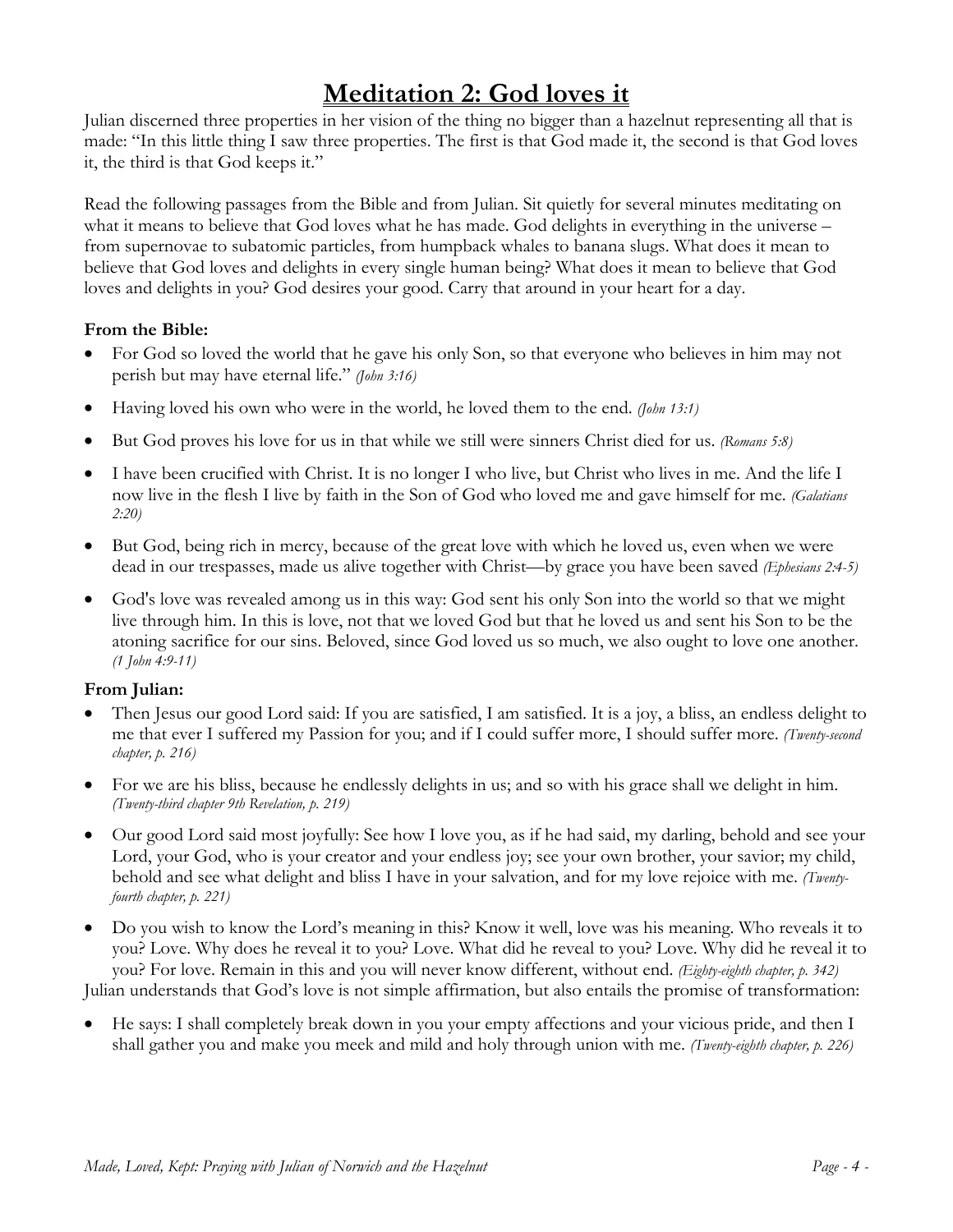# **Meditation 3: God keeps it**

Julian discerned three properties in her vision of the thing no bigger than a hazelnut representing all that is made: "In this little thing I saw three properties. The first is that God made it, the second is that God loves it, the third is that God keeps it."

Read the following passages from the Bible and from Julian. Sit quietly for several minutes meditating on what it means to believe that God 'keeps' what he has made and what he loves. God holds all that is created in his hands and he is working his purpose out. God has a hold on you. And God's hold on you is always stronger than your hold on God. What does it mean to believe that God keeps and preserves you? Your life and your future are in his hands. Carry that around in your heart for a day.

### **From the Bible:**

- I am confident of this, that the one who began a good work among you will bring it to completion by the day of Jesus Christ. *(Philippians 1:6)*
- For it is God who is at work in you, enabling you both to will and to work for his good pleasure. *(Philippians 2:13)*
- If God is for us, who is against us? He who did not withhold his own Son, but gave him up for all of us, will he not with him also give us everything else? Who will bring any charge against God's elect? It is God who justifies. Who is to condemn? It is Christ Jesus, who died, yes, who was raised, who is at the right hand of God, who indeed intercedes for us. Who will separate us from the love of Christ? Will hardship, or distress, or persecution, or famine, or nakedness, or peril, or sword? As it is written, "For your sake we are being killed all day long; we are accounted as sheep to be slaughtered." No, in all these things we are more than conquerors through him who loved us. For I am convinced that neither death, nor life, nor angels, nor rulers, nor things present, nor things to come, nor powers, nor height, nor depth, nor anything else in all creation, will be able to separate us from the love of God in Christ Jesus our Lord. *(Romans 8:31-39)*

### **From Julian:**

- See, I am God. See, I am in all things. See, I do all things. See, I never remove my hands from my works, nor never will I without end. See, I guide all things toward the end that I ordain them for, before time began, with the same wisdom, and love with which I made them; how should anything be amiss? *(Eleventh chapter, p. 199)*
- God wishes us to know that he keeps us safe all the time, in sorrow and in joy; and sometimes a man is left to himself for the profit of his soul, although his sin is not always the cause. *(Fifteenth chapter, p. 205)*
- Because of the tender love which our good Lord has for all who will be saved, he comforts readily and sweetly, meaning this: It is true that sin is the cause of all this pain, but all will be well, and all will be well, and every kind of thing will be well. *(Twenty-seventh chapter, p. 225)*
- Our good Lord answered to all the questions and doubts which I could raise, saying most comfortingly: I may make all things well, and I shall make all things well, and I will make all things well. *(Thirty-first chapter, p. 229)*
- The place that Jesus takes in our soul he will never depart from. *(Fifty-fifth, p. 287)*
- It is his office to save us, it is his glory to do it, and it is his will that we know it; for he wants us to love him sweetly and trust in him meekly and greatly. And he revealed this in these gracious words: I protect you very safely. *(Sixty-second, p. 302)*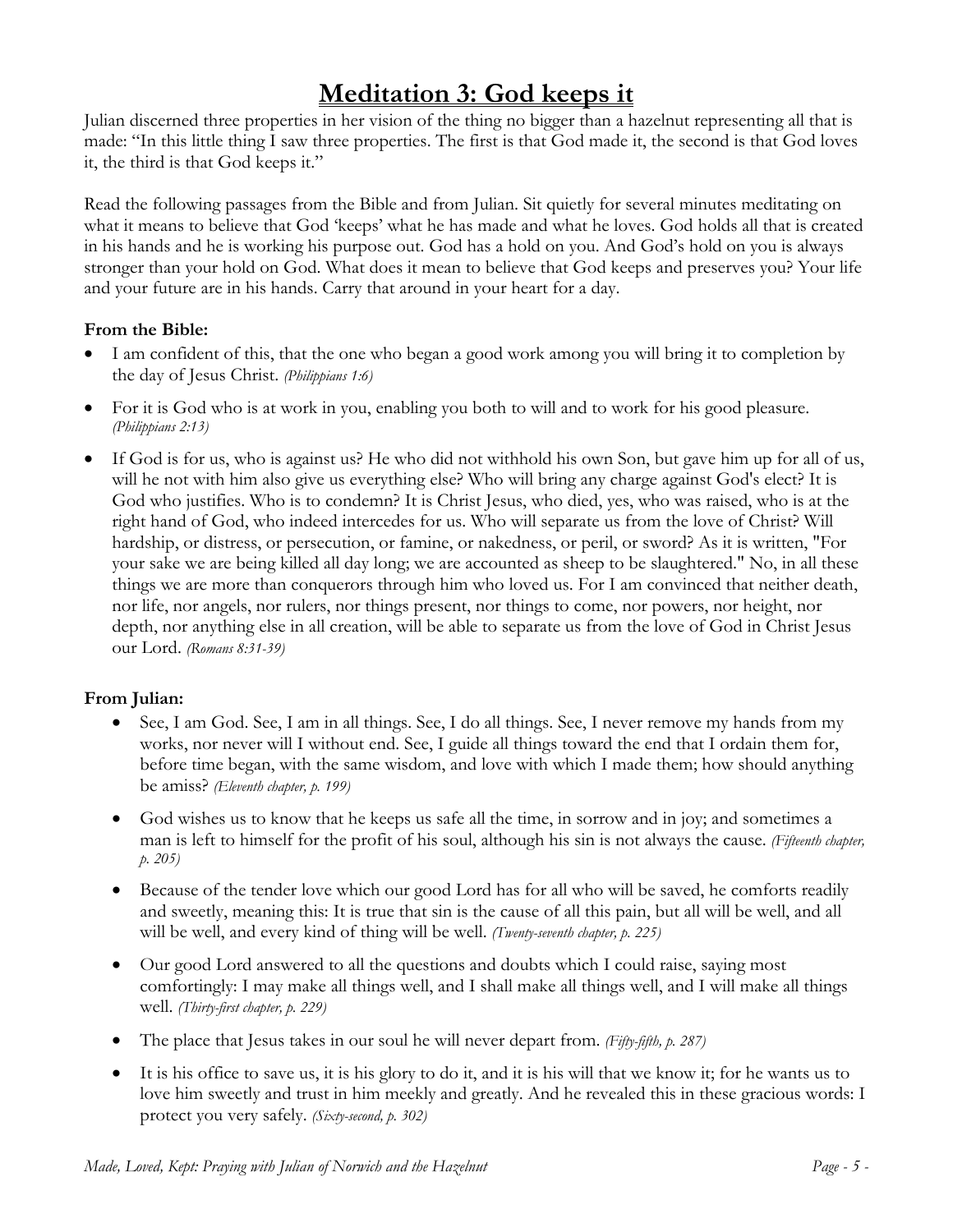# **Praying with Julian's Hazelnut**

I invite you to try this prayer experiment based on Julian's hazelnut vision:

- Get a 'hazelnut'. This can be a real hazelnut or anything similar in size and roundness, e.g., a marble, a small stone, a balled-up half sheet of paper, etc.
- Intentionally set aside a period of time 5 minutes, 10 minutes, 15 minutes, or more if you can. And a place where you can be alone and quiet. If you have a timer set it for the amount of time you have set aside so you won't be watching the clock.
- Sitting comfortably and with eyes closed, let yourself relax. Rest your hands open on your lap holding the hazelnut.



*image courtesy unlockingfemininity.files.wordpress.com* 

- Breath in slowly through your nose and out though your mouth. Pay attention to the breath.
- Imagine the small thing in your hands as representing all that it is created. Imagine it representing your own life. Or the life of someone else on your heart. Give thanks to God for making it, for loving it, and for keeping it.
- Begin repeating 'made, loved, kept' quietly or silently forming the words with your mouth.
- When other thoughts arise, do not fight them. Rather, gently let go of them, turn your heart back towards God and the small thing and resume repeating, 'made, loved, kept'.
- At the end of the prayer period, return your attention to your breath and remain in silence with eyes closed for a while.
- End by again giving thanks to God for making it all, for loving it all, and for keeping it all.
- If you like, carry your hazelnut in your pocket or place it where you will see it throughout the day as a token of remembrance.

I have found that doing this daily can serve to settle my heart into the heart of God where my own life, the lives around me, and the larger world gain a different perspective. I begin to share some of the hope and joy that was characteristic of Julian of Norwich.

That is not to say that it always feels that way or that the prayer automatically engenders warm and pleasant feelings. Julian knew better: